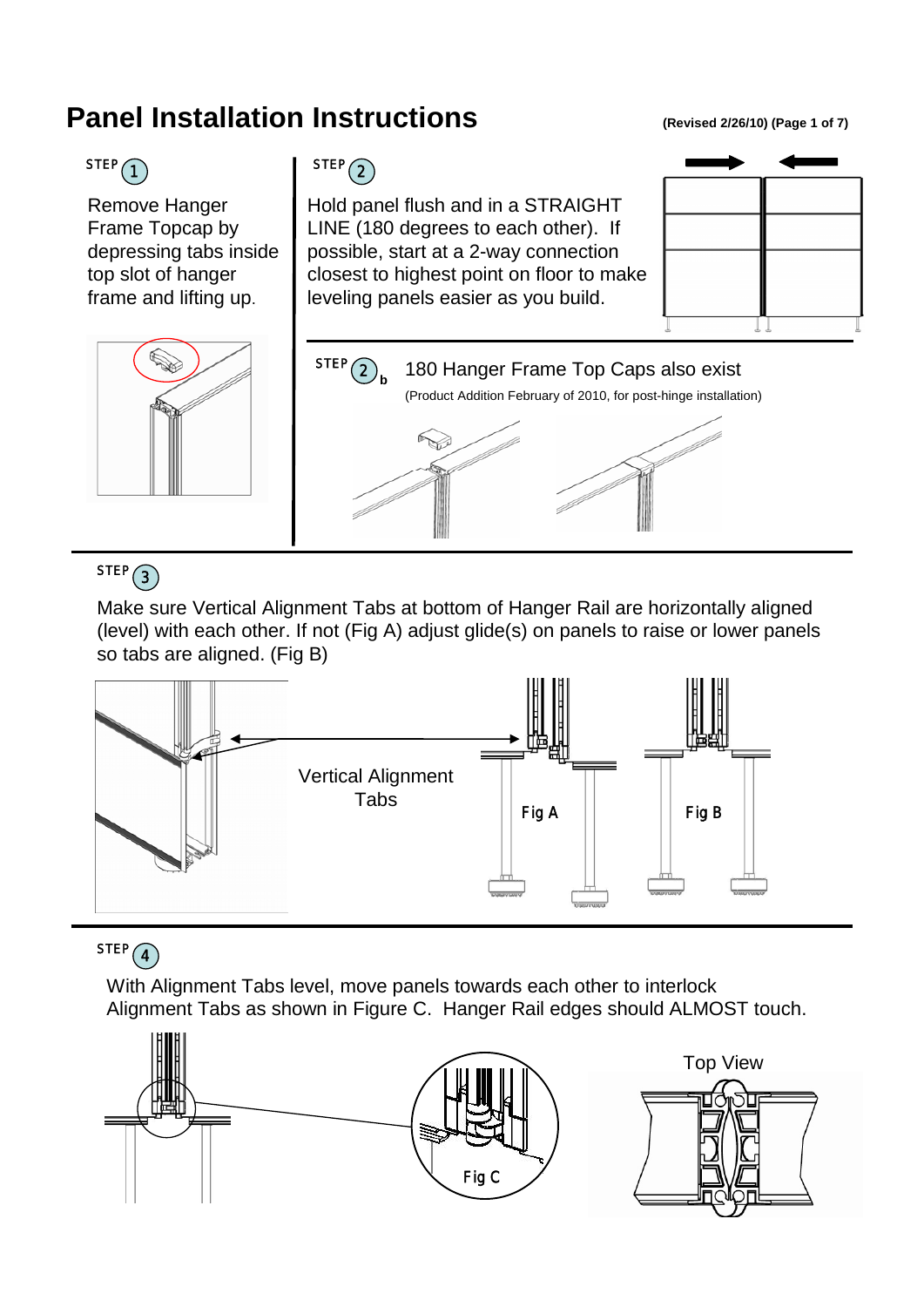## **Panel Installation Instructions** (Revised 2/26/10) (Page 2 of 7)



#### **HINGE INSTALLATION**

**EACH HINGE IS CUT INTO TWO PARTS, A SMALLER AND A LARGER. SEE CHART BELOW FOR WHAT COMBINATIONS APPLY TO WHAT PANEL HEIGHTS. Insert SMALLER OF 2 HINGES into HANGER RAIL HINGE CHANNELS and slide carefully down….**

Hinge "Point" always faces away from panel face.



Make sure panels and hanger rails are aligned, almost touching. Failure to hold panels straight and plumb will make hinge installation difficult.

Hold Hinge so "point" faces out away from panel faces.

|                | LENGTH AND NUMBER OF HINGE SEGMENTS<br><b>REQUIRED PER PANEL HEIGHT</b> |        |        |        |
|----------------|-------------------------------------------------------------------------|--------|--------|--------|
| <b>HEIGHTS</b> | 12 7/8                                                                  | 20 7/8 | 36 7/8 | 52 7/8 |
| 42" HIGH       |                                                                         |        |        |        |
| 50" HIGH       |                                                                         |        |        |        |
| 66" HIGH       |                                                                         |        |        |        |
| 82" HIGH       |                                                                         |        |        |        |



### $STEP(2)$

A "non-marring" mallet may be used to tap first hinge down until flush with hanger rail top. At that point, the 1<sup>st</sup> hinge can be TAPPED DOWN TO BOTTOM of panel by using a screwdriver and inserting the tip of screwdriver as shown in Fig D and tapping shaft of screw driver until first hinge is all the way down. DO NOT use screw driver AS SHOWN IN FIG E, as this could damage hinge. Once first hinge is installed, repeat with second hinge to complete hinge installation.





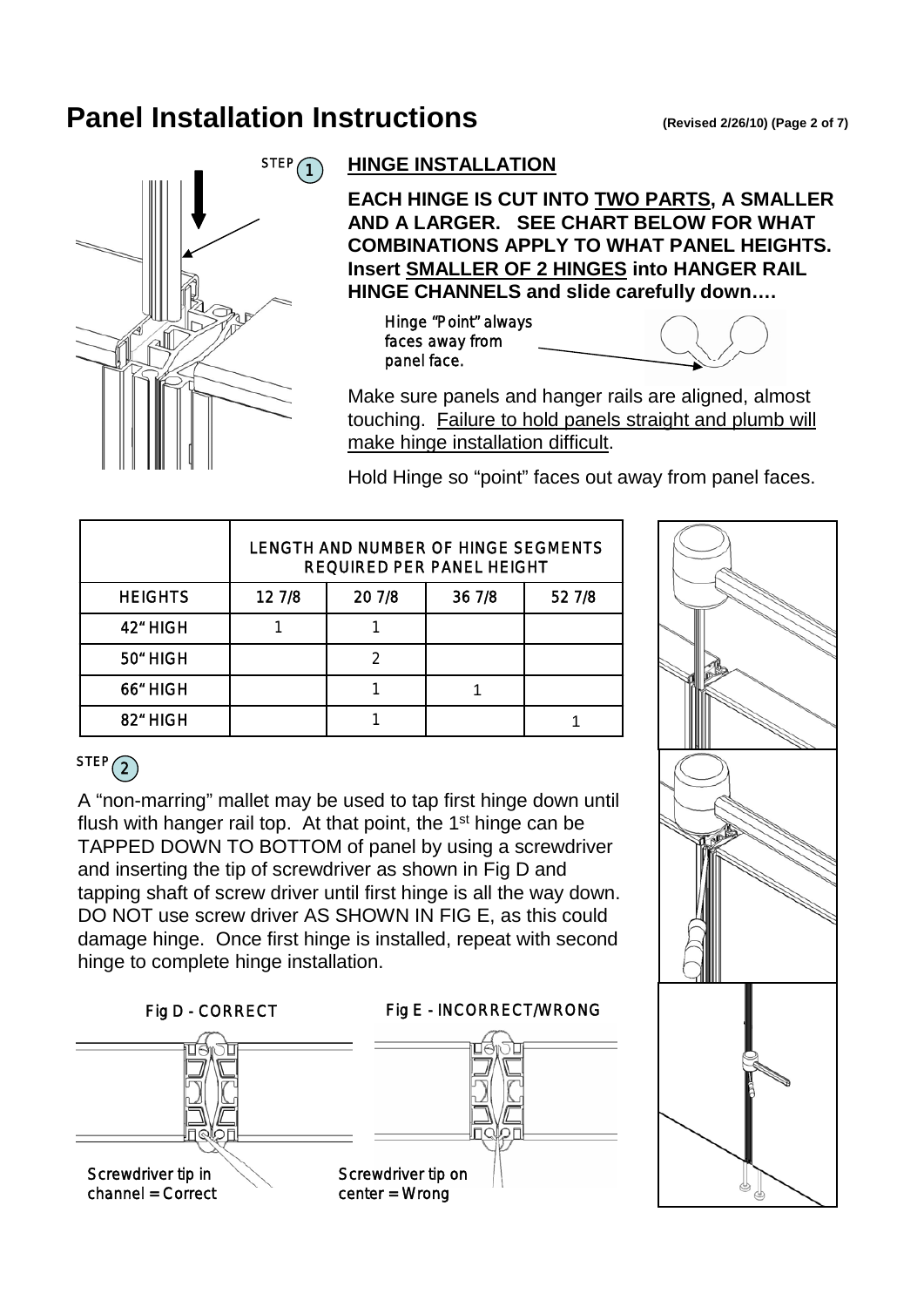## **Panel Installation Instructions** (Revised 2/26/10) (Page 3 of 7)

**Connection Configuration Steps – Follow steps 1 and 2 from previous pages for ALL CONNECTIONS. Below demonstrates how to arrange panels to make hinge installation easy.**



**3-Way 90 DEGREE –** (1) Install 1 Hinge Combo between panel A and B. (2) Rotate Panel B approx 180 degrees as shown. (3) Interlock Panel C Alignment Tabs with Panel B and install 1 Hinge Combo between Panel B and C. (4) Rotate Panel B and C as shown into appropriate 3-way 90 degree.



**3-Way 120 DEGREE –** Follow Steps (1 – 4 ) above. STEP (5) If 120 degree, add additional Hinge Combo between Panel C and A. **NOTE** – **Because Panel A and C will not be able to be held at 180 degrees for final hinge, hinge may need to be cut into shorter lengths to reduce friction when sliding down.**



**NOTE** – **Because Panel A and C will not be able to be held at 180 degrees for final hinge, hinge MAY need to be cut into shorter lengths to reduce friction when sliding down.**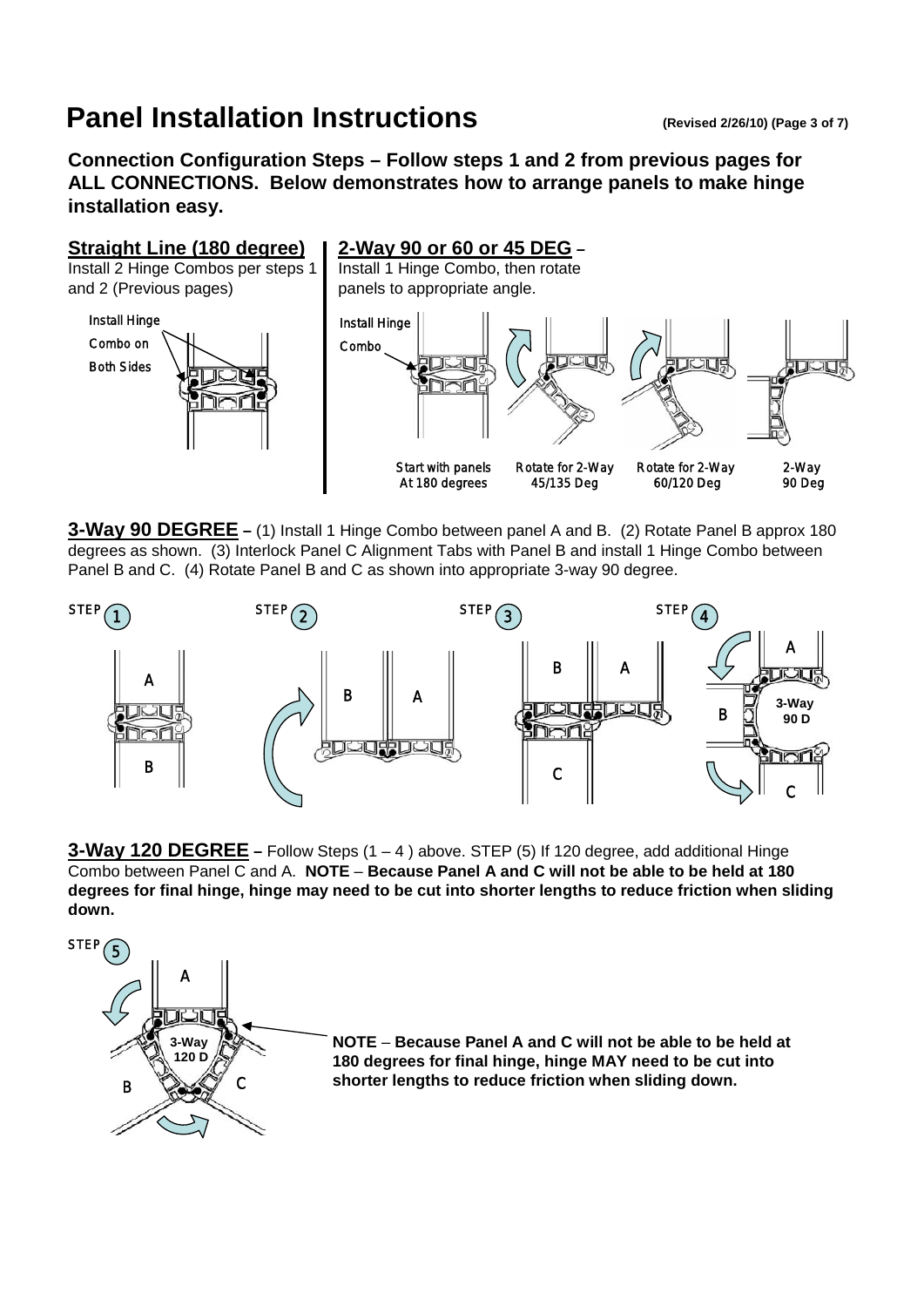## **Panel Installation Instructions** (Revised 2/26/10) (Page 4 of 7)

**Connection Configuration Steps – Follow steps 1 and 2 from previous pages for ALL CONNECTIONS. Below demonstrates how to arrange panels to make hinge installation easy.**

4-Way 90 DEG – (1) Install 1 Hinge Combo between panel A and B. (2) Rotate Panel B approx 180 degrees as shown. (3) Interlock Panel C Alignment Tabs with Panel B and install 1 Hinge Combo between Panel B and C. (4) Rotate Panel C approx 180 degrees as shown. (5) Interlock Panel D Alignment Tabs with Panel C and install 1 Hinge Combo between Panel C and D. (6) Rotate both C and D back 180 degrees as shown and (7) install final hinge combo between Panel D and A. (8) Rotate all panels 90 degrees until 4-way is at 90 degrees.

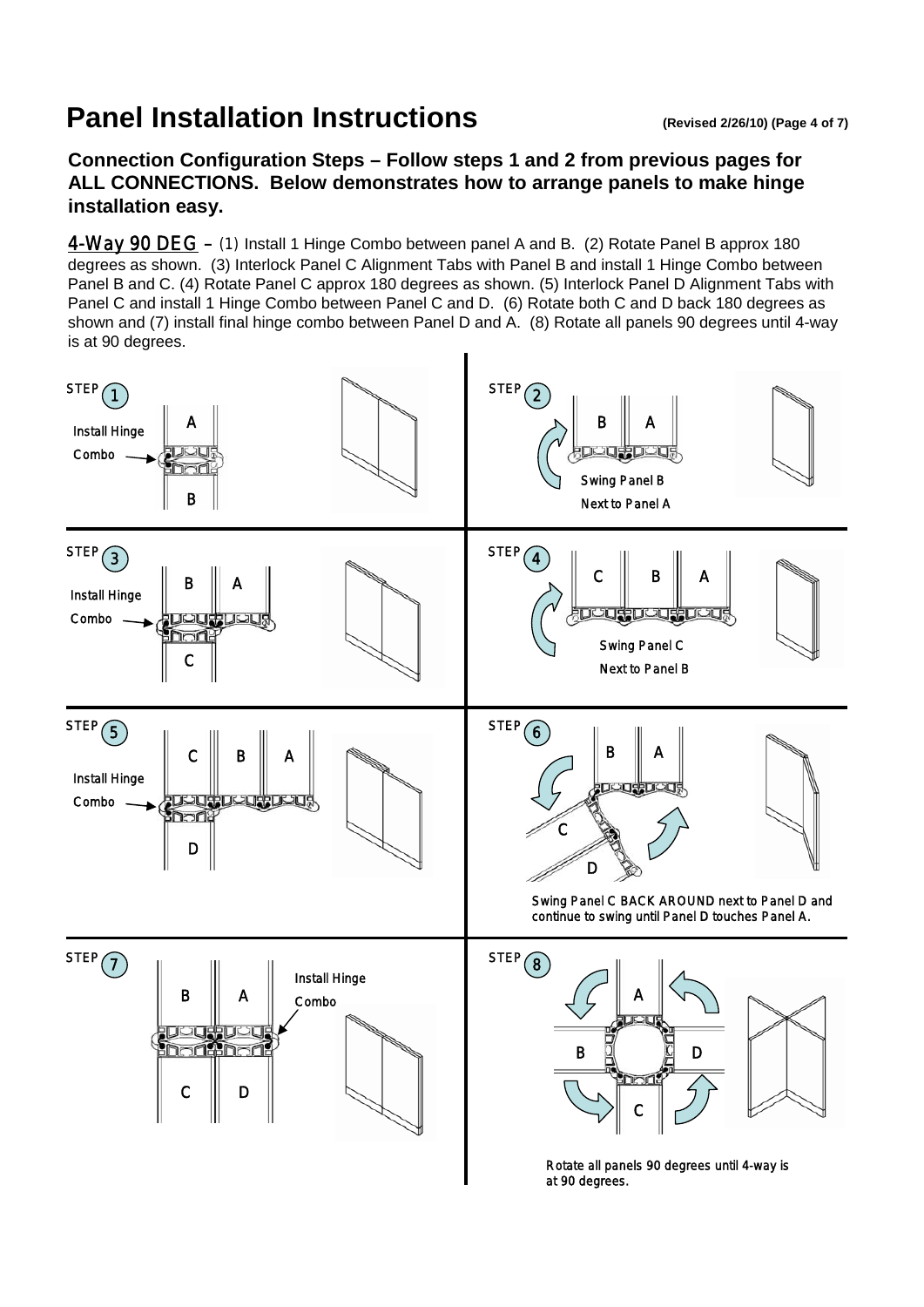## **Panel Installation Instructions** (Revised 2/26/10) (Page 5 of 7)

#### RACEWAY SEPTUM INSTALLATION (Optional)

- $\text{STEP}(1)$  Level Panels Per standard practice, level panels using FLAT ½ inch open end wrench.
- $STEP(2)$  Stage Base Covers Slide base covers under leveled panels as shown at right and leave OPEN. DO NOT CLOSE BASE COVERS AT THIS POINT. RACEWAY SHROUDS MUST BE INSTALLED BEFORE BASE COVERS ARE CLOSED.



 $\overline{\text{SIEP}(3)}$  Install Panel Septum's - Slide septum into equal length panel over glide stems 3 1/8 inches down from raceway cavity top EDGE. Slide Septum Lock over end of septum around glide and tighten down with 2 screws as shown. Screws should be tight to prevent septum from sliding down.







STEP(4) Install Connection Septum's - Install Connection Septum's by simply "resting" septum's on panel septum edges in recessed spaces as shown. Every connection type has a specific Connection Septum.

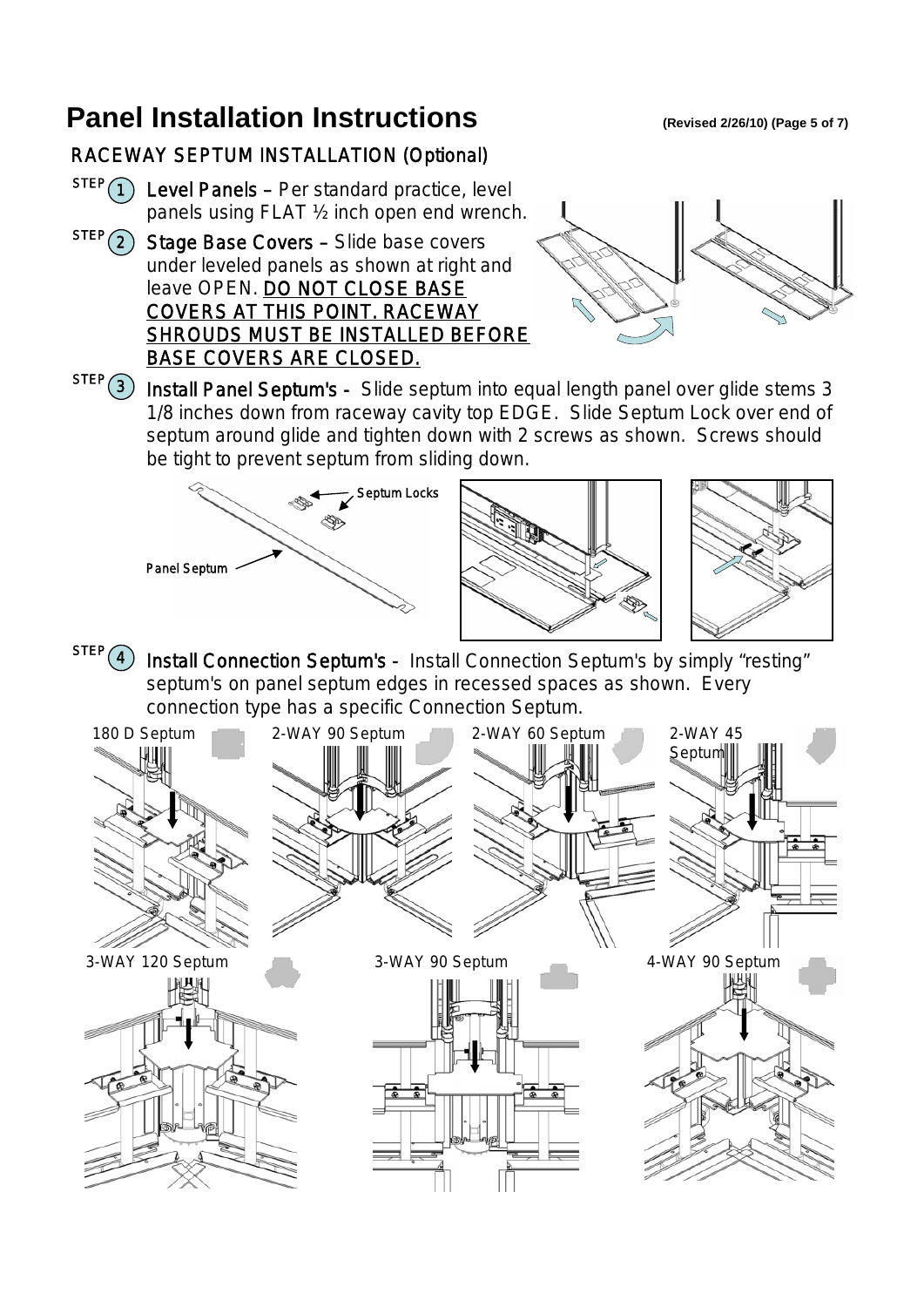## **Panel Installation Instructions** (Revised 2/26/10) (Page 6 of 7)

#### RACEWAY SHROUD INSTALLATION

- Stage Base Covers Slide base covers under leveled panels as shown at right and leave OPEN. DO NOT CLOSE BASE COVERS AT THIS POINT. RACEWAY SHROUDS MUST BE INSTALLED BEFORE BASE COVERS ARE CLOSED.  $STEP(1)$
- Install Raceway Shrouds Snap nubs on bottom of shrouds into key slots on bottom of raceway assembly. For Raceway Endcaps and 3-way 90 degree shrouds, snap top prongs into the hooks on underside of alignment plates. (see details at right)  $\text{STEP}(\text{2})$